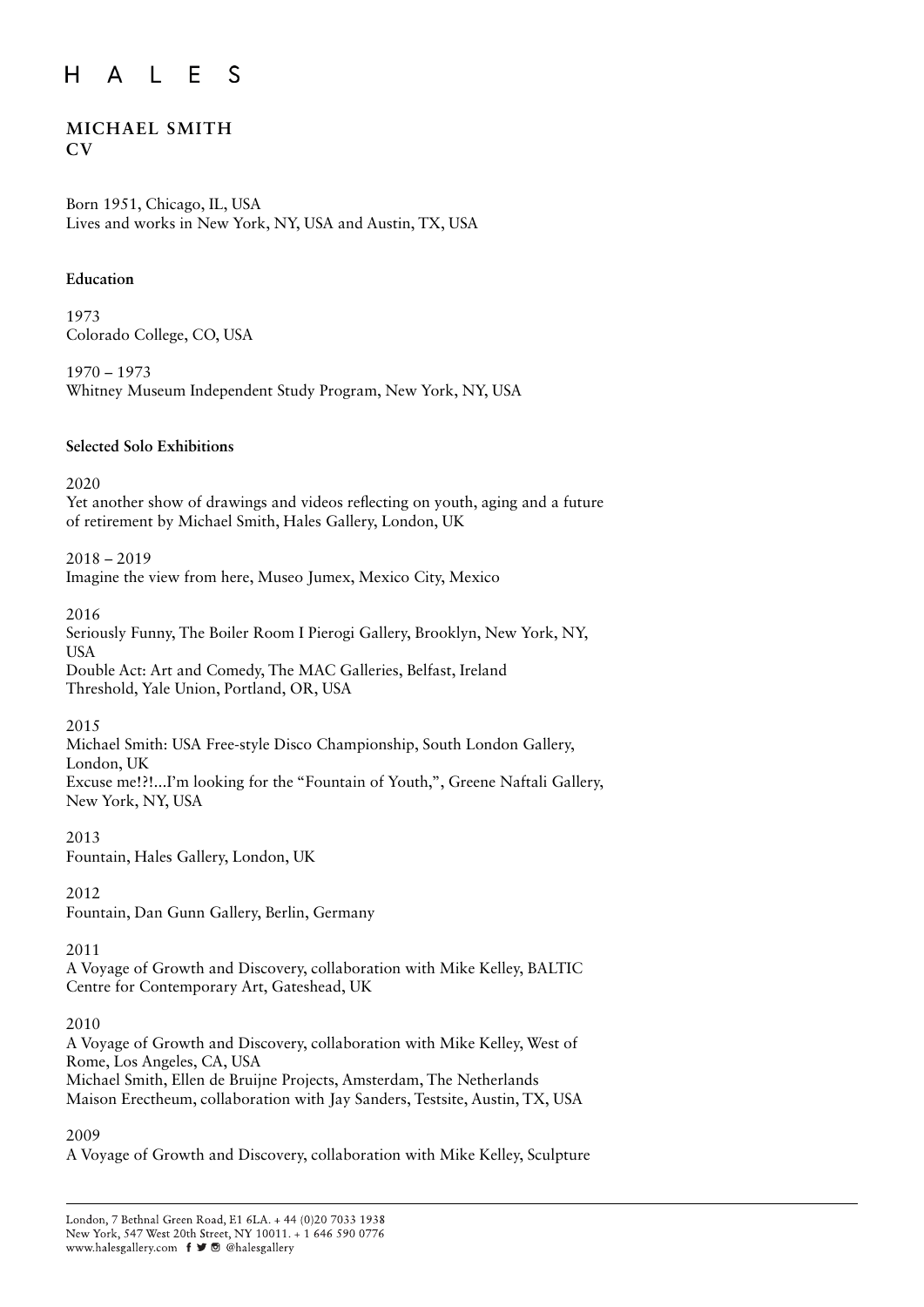Centre, Long Island City, New York, NY, USA Michael Smith, Galleria Emi Fontana, Milan, Italy

### 2008

In the Greatest Country in the World, Why Do You Have to be an Asshole?, Objectif Exhibitions, Antwerp, Belgium School Work, Hales Gallery, London, UK Mike's World: Michael Smith and Joshua White (& Others Collaborators) Blanton Museum, Austin, TX, USA; ICA Philadelphia, PA, USA

### 2007

Drawings and Videos (from storage), Christine Burgin Gallery, New York, NY, USA

### 2006

Take Off Your Pants (w/Joshua White), Dunn and Brown Contemporary, Dallas, TX, USA

### 2005

Take Off Your Pants, Christine Burgin Gallery, New York, NY, USA Dunn and Brown Contemporary, Dallas, TX, USA

### 2004

Ellen de Bruijn Projects, Amsterdam, The Netherlands

### 2003

Playground (w/ Seth Price), Galleria Emi Fontana, Milan, Italy Mus-co Showroom (w/Joshua White), Art Metropole, Toronto, Canada

### 2002

QuinQuag (w/ Joshua White), Hales London, UK Playground (w/Seth Price), CAN, Neuchatel, Switzerland

# 2001

Quin Quag (w/ Joshua White), Christine Burgin, New York, NY, USA

### 2000

Video Survey, Magasin, Grenoble, France Video, Performance and other Stuff, Recent Works/Jacob Fabricius, Copenhagen, Denmark

### 1999

Open House, (w/ Joshua White), The New Museum, New York, NY, USA

# 1997

Musco 1969-1997, (w/ Joshua White), Lauren Wittels, New York, NY, USA

### 1996

Drawings, Video, Performance, Pierogi, Brooklyn, New York, NY, USA

### 1986

Drawings, Notebooks, and Storyboards, Atelier Ste. Anne, Brussels, Belgium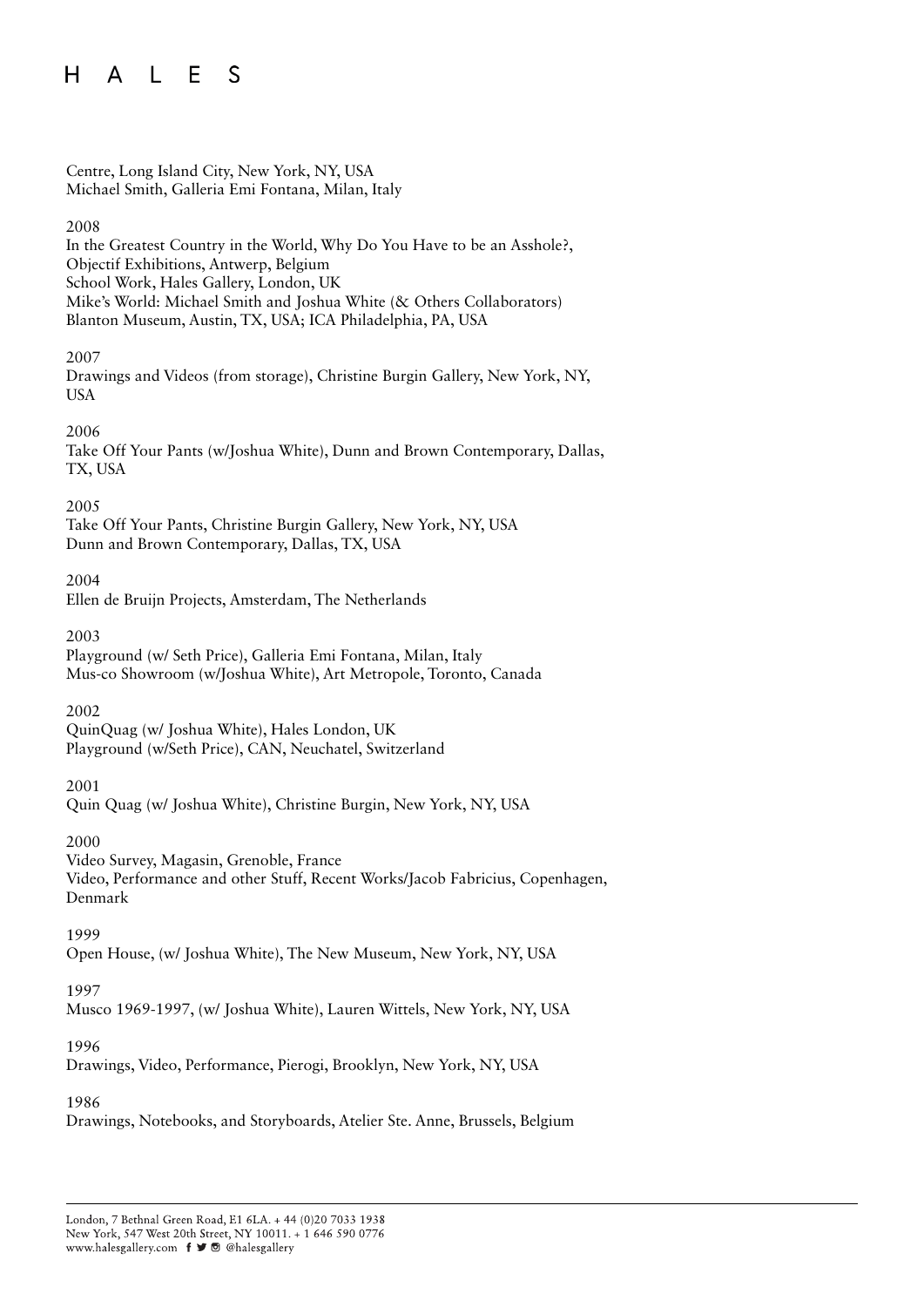# HALES

### 1983

Government Approved Home Fallout Shelter/Snackbar (installation with video game), collaboration with Alan Herman, Castelli Graphics, New York, NY, USA Contemporary Arts Center, Cincinnati; New York State Museum, NY, USA; Amherst University Art Gallery, Amherst, MA, USA

1982

Mike's House, (installation with videotape), Whitney Museum, New York, NY, USA; Pittsburgh Center For Arts & Media, PA, USA

### **Selected Group Exhibitions**

2022

ill suited, Essex Flowers, New York, NY, USA

2021

Terry Fox, Martin Kersels, Michael Smith, Kaari Upson, Michael Benevento, Los Angeles, CA, USA

2019

Buildings, Lodos Gallery, Mexico City, Mexico The Smiths, Marlborough, London, UK Food Show 3, 3A Gallery, New York, NY, USA

2018

Brand New: Art and Commodity in the 1980s, Hirshhorn Museum and Sculpture Garden, Washington, D.C., USA Post Institutional Stress Disorder, Kunsthal Aarhus, Denmark

2017

5th Skulptur Projekte Münster, Münster, Germany

2016

Masters of Velocity, Dan Gunn, Berlin, Germany MANIFESTA 11, European Biennial of Contemporary Art, Zurich, Switzerland Double Act: Art and Comedy, The MAC Galleries, Belfast, Ireland

2015

Boulevard, curated by Centre for Style, Gertrude Contemporary, Preston, Australia From the Object to the World - Inhotim Collection, curator Rodrigo Moura, Itaú Cultural, São Paulo, Brazil Toys Redux – On Play and Critique, curators Raphael Gygax and Judith Welter, Migros Museum of Contemporary Art, Zurich, Switzerland

2014

Glasgow International, Glasgow, Scotland, UK Pre Owned: Looks Good Man, London, UK

### 2013

Rituals of Rented Island: Object Theater, Loft Performance, and the New Psychodrama—Manhattan, 1970–1980, New York, New York, NY, USA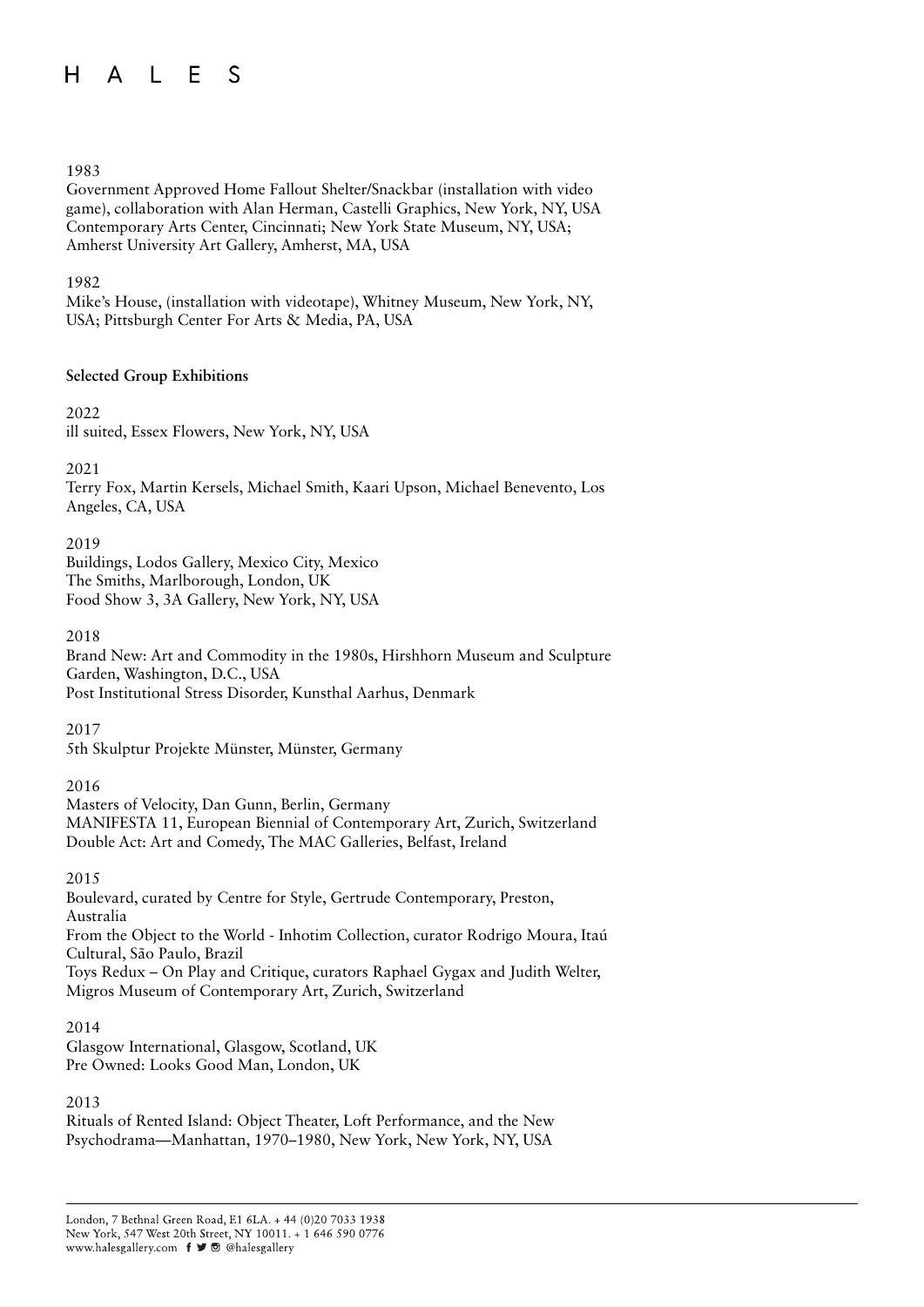### 2012

A Drawing Show / Curated by Dan Graham, Galerie Micheline Szwajcer, Antwerp, Belgium Panegyric (Mike Kelley Tribute Exhibition), Forde, Geneva, Switzerland

Dallas Biennale, presented by Dallas Contemporary, Dallas, TX, USA

### 2011

Moving Image, Contemporary Video Art Fair, London, UK

Queer State(s), Visual Arts Center, The University of Texas at Austin, Austin, TX, USA

Entertainment, collaboration with Joshua White, Greene Naftali Gallery, New York, NY, USA

### 2010

Substitute Teacher, Atlanta Contemporary Art Center, Atlanta, GA, USA Changing Channels: Art and Television 1963-1987, Mumok, Vienna, Austria DENIM, 80 WSE Gallery, New York, NY, USA

### 2009

The Pictures Generation, 1974-1984, The Metropolitan Museum of Art, New York, NY, USA

### 2008

Whitney Biennial, Whitney Museum of American Art, New York, NY, USA Television Delivers People, Whitney Museum of American Art, New York, NY, USA

Peripheral Vision and Collective Body, Museion, Bolzano, Italy Deep Comedy, Marianne Goodman Gallery, New York, NY, USA Sonic Youth etc.: Sensational Fix, LiFE, Saint-Nazaire; Museion, Bolzano, Italy; Kunsthalle Dusseldorf, Germany; Malmö Konsthall, Sweden; Centro Huarte de Arte Contemporáneo, Navarra, Spain The Puppet Show, collaboration with Doug Skinner, ICA Philadelphia, PA, USA;

Santa Monica Museum of Art, CA, USA; The Contemporary Museum, Honolulu, Hawaii, USA; Contemporary Arts Museum, Houston, TX, USA; Frye Art Museum, Seattle, WA, USA

### 2007

Pawnshop, E-flux, New York, NY, USA The Price of Nothing, EFA Gallery, New York NY, USA Nexus/Texas, Contemporary Art Museum, Houston, TX, USA Land Grab, ApexArt, New York, NY, USA Neo-Integrity, Derek Eller, New York, NY, USA Everybody Dance, EFA Gallery, New York, NY, USA On the Collective for Living Cinema, Wilkinson Gallery, London, UK Orchard Gallery, New York, NY, USA Real Life, Artists Space, New York, NY, USA Ceci n'est pas, Sara Meltzer Gallery, New York, NY, USA Pull my Finger, Allston Skirt Gallery, Boston, MA, USA Deep Comedy, Ballroom, Marfa, TX, USA I drank the Kool Aid, Anna Kustera Gallery, New York, NY, USA

# 2006

Two Friends and So on, Andrew Kreps Gallery, New York, NY, USA New York, New York, Grimaldi Forum Monaco, Monaco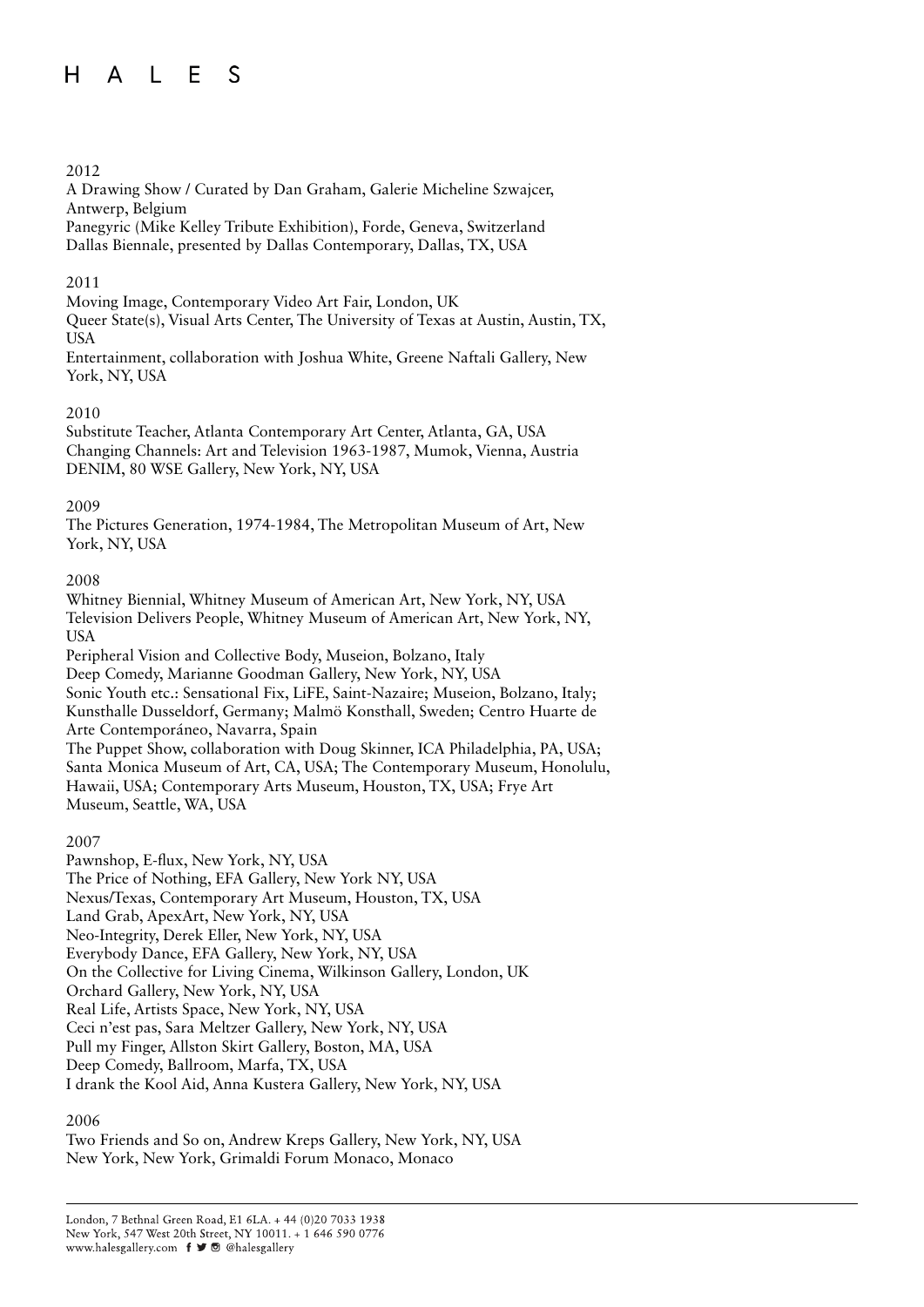### 2005

Perfroma 05, Anthology Film Archives, New York, NY, USA Contemporary Burlesque, Jeu de Paume, Paris, France Post No Bills, White Columns, New York, NY, USA Hunch and Flail, Artists Space, New York, NY, USA Alibis & Aliases, Fries Museum, Leeuwarden, the Netherlands Voodoo Shit, Hales London, UK

### 2004

Cynical Culture, Galerie Schüppenhauer, Cologne, Germany Last Chance Salon, Hales London, UK The Sneeze, Gazon Rouge Gallery, Athens, Greece SPACEMAKERS, Lothringer Dreizen, Munich, Germany RADIO RADIO, International 3 gallery, Manchester, UK Trade Aprtment, London, UK Good Humor, Pollux, Berlin, Germany Standby, No Technical Difficulties, Museum of Modern Art, New York, NY, USA Drunk vs. Stoned, Gavin Brown Enterprise, New York, NY, USA Video X, Momenta Art, Brooklyn, New York, NY, USA A More Perfect Union, Max Fish, New York, NY, USA Some Things Happening: 25 Years of Gallery Exhibitions, Indiana State Museum, Indianapolis, IN, USA

### 2003

Christine Burgin Gallery, New York, NY, USA Dallas Video Festival, Dallas Museum of Art, Dallas, TX, USA To Whom it may Concern, CCAC Wattis for Contemporary Arts, San Francisco, CA, USA B- List, Hallwalls, Buffalo, New York, NY, USA 5x7, Arthouse, Austin, TX, USA Videodrome, Cosmic Gallery, Paris, France Surrealist Routes to Kiasma Collection, Museum of Contemporary Art Kiasma, Helsinki, Finland Institut Francais d'Instnabul, Instanbul, Turkey

### 2002

To whom it may concern, Wattis Inststute, CCAC, San Francisco, CA, USA The First Decade, MOMA, New York, NY, USA American Tableaux, The Walker Art Center, Minneapolis, MN, USA Momenta Art Benefit, Momenta, Brooklyn, New York, NY, USA Enough about me, Momenta Art, New York, NY, USA Five by Seven by X, Texas Fine Arts Association, Austin, TX, USA Artists to Artists: A Decade of the Space Program, An Exhibition of works of 161Artists from The Space Program, Ace Gallery, New York, NY, USA Time-Share, Sara Meltzer Gallery, New York, NY, USA

### 2001

Art Unlimited, (w/ Joshua White) Basel Art Fair, Switzerland Let's Entertain, Miami Art Museum, Miami, FL, USA Fantastique, Printemps de Septembre, Toulouse, France Tele(vision) (w/ Joshua White), Vienna Kunsthalle, Vienna, Austria Tokyo TV, Palais de Tokyo, Paris, France Artist's World, CCAC Institute, San Francisco, CA, USA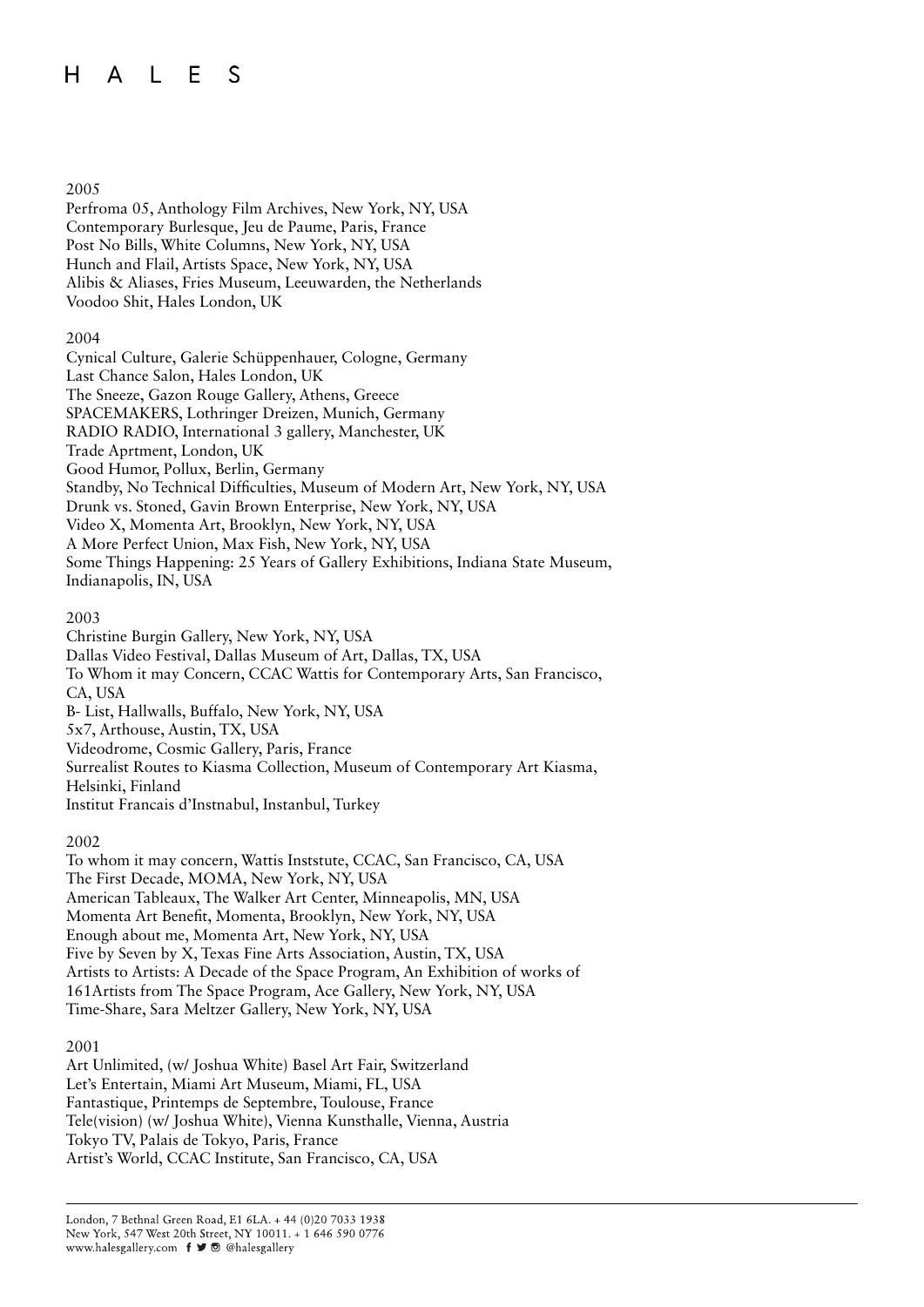### A L E S  $H$

Brooklyn, Palm Beach Institute of Contemporary Art, Lake Worth, FL, USA To Market To Market, Rotunda Gallery, Brooklyn, NY, USA

### 2000

Duchamp's Suitcase, Arnolfini, Bristol, UK Let's Entertain, Walker Art Center, Pompidou Center, Paris, France The Brooklyn Zoo, 16 Artists from Brooklyn, Staatsgallerie, Stuttgart, Germany XN99, Espace des Arts, Bourgogne, France

### 1999

Arrested Ambition, Apex Art, New York, NY, USA Selections from the Permanent Collection, Walker Art Center, Minneapolis, MN, USA

### 1998

Out of Actions Visitor's Series, MOCA, Los Angeles, CA, USA Super Freaks (w/ Joshua White), Greene Naftali Inc. New York, NY, USA

### 1997-2000

do it, Traveling Exhibition, Curated by Hans-Ulriche Obrist; circulated by ICI, New York, NY, USA 1997 Current Undercurrent: Working in Brooklyn, Brooklyn Museum of Art, New

York, NY, USA

1996

The Baseball Show, Curt Marcus Gallery, New York, NY, USA

1995

Heart of Darkness, (installation with 3 brochures), Kröller-Muller Museum, Otterlo, the Netherlands Smells Like Vinyl, Roger Merians Gallery, New York, NY, USA Wheel of Fortune, Lombard Freid Fine Arts, New York, NY, USA

1995

Faculty work on paper, Yale University, New Haven, CT, USA

1994

The Winter of Love, P.S. 1, New York, NY, USA

# 1992

37 Rooms, Kunstwerke, Berlin, Germany

1990

Laughing Matters, Long Beach Museum of Art, Long Beach, CA, USA The Decade Show, The New Museum, New York, NY, USA

### 1987

Documenta 8, Kassel, Germany La Passion: Aspectes de l'art d'aujourdhui 1977-1987, Centre Georges Pompidou, Paris, France

### 1983

The End of the World, The New Museum, New York, NY, USA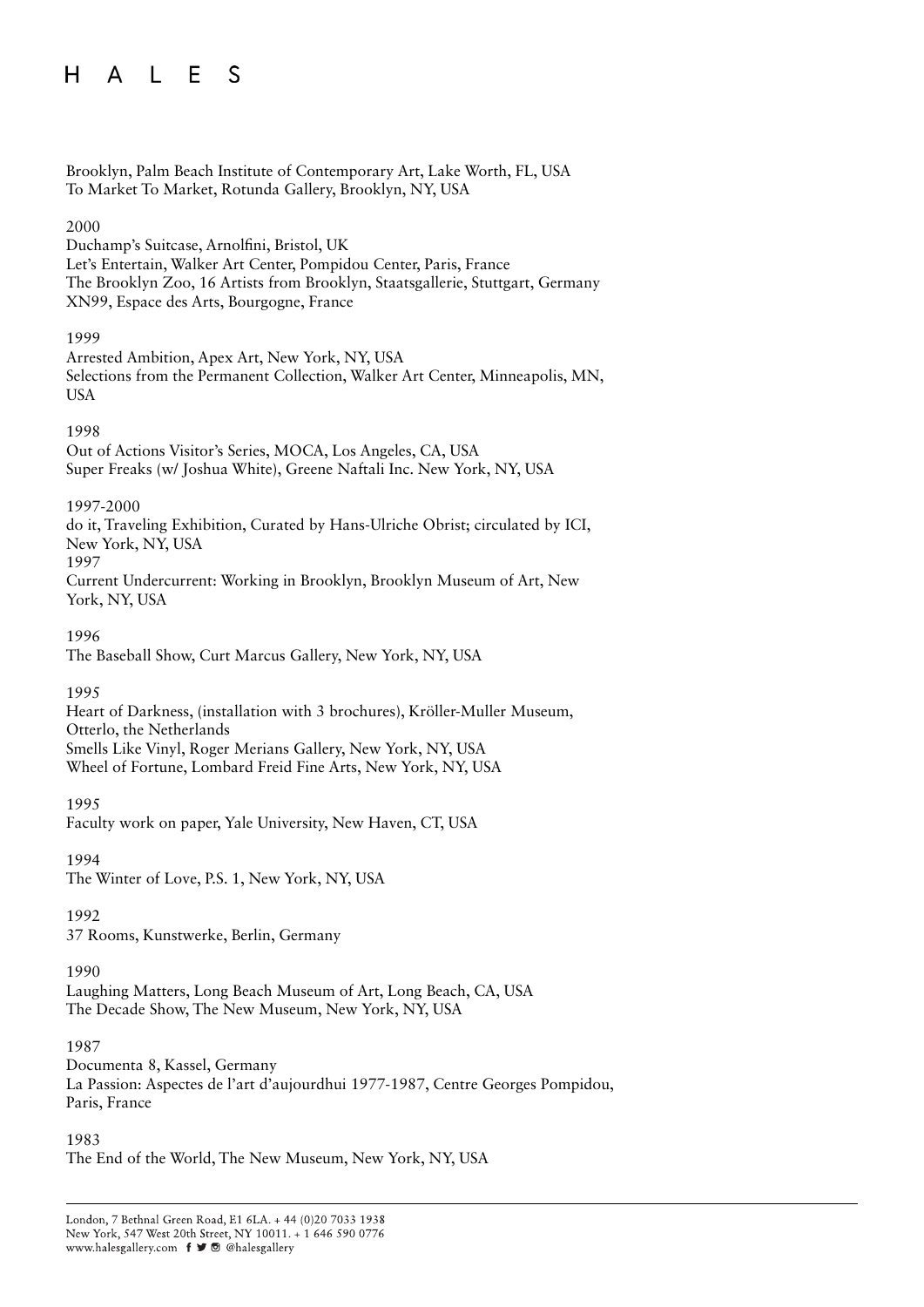#### A L E  $H$ - S

3-d Photographs, Castelli Graphics, New York, NY, USA

# 1982

A Fatal Attraction, Art and the Media, Renaissance Society, Chicago, IL, USA

### 1981

Love is Blind, Castelli Graphics, New York, NY, USA

### 1980

Robert Adams, Eve Arnold, Michael Smith, Castelli Photographs, New York, NY, USA

### 1979

Groningen Summer Festival, Corps de Garde, Groningen, the Netherlands

1977

Notebooks/Workshops/Scripts/Scores, Franklin Furnace, New York, NY, USA

### **Selected Solo Performances**

### 2015

Performance Room: Tate Live, Tate Modern, London, UK Baby Ikki, in conjunction with performing Franklin Furnace, Participant Inc, New York, NY, USA

### 2014

Avuncular Quest, in conjunction with Rituals of Rented Island, Whitney Museum of American Art, New Yok, NY, USA

### 2012

Screening/In-conversation and Tour with Baby Ikki, in conjunction with A Voyage of Growth and Discovery, Baltic Centre for Contemporary Art, Gateshead, UK

### 2009

Camp Kid Friendly, in conjunction with A Voyage of Growth and Discovery, Sculpture Center, Long Island City, New York, NY, USA A Day with Mike, in conjunction with The Pictures Generation,1974-1984, Metropolitan Museum of Art, New York, NY, USA

### 2008

Baby Ikki Birthday Party, Electronic Arts Intermix, New York, NY, USA A Day with Mike, in conjunction with 2008 Whitney Biennial, Park Avenue Armory, New York, NY, USA Doug and Mike's Adult Entertainment, collaboration with Doug Skinner, in conjunction with The Puppet Show, ICA Philadelphia, PA, USA A Day with Mike, in conjunction with Mike's World, ICA Philadelphia, PA, USA

# 2007

An Evening of Performance by Michael Smith, Orchard, New York, NY, USA A Nite with Mike, Blanton Museum, Austin, TX, USA A Nite with Mike, The Ulrich Museum, Wichita, KS, USA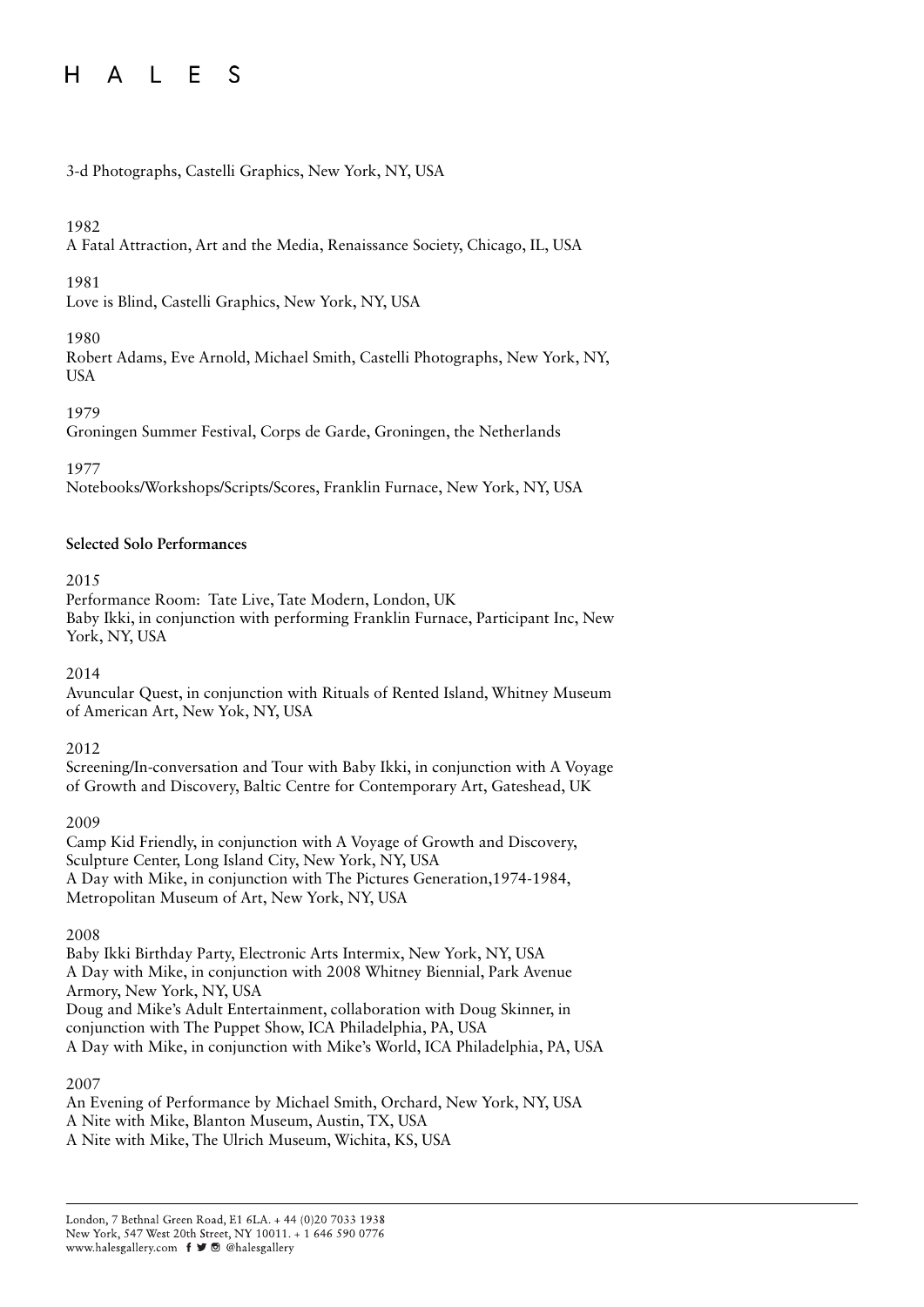# 2002 Baby Ikki, Galleria Emi Fontana, Milan, Italy 2000 Selected Perfromance, Magasin, Grenoble, France 1999 A Nite with Mike, Kunstverein, Munich, Germany 1998 A Nite with Mike, Videobrasil, Sao Paolo, Brazil 1996 - 1991 Doug and Mike's Adult Entertainment, Jay Gorney Modern Art, Holly Solomon Gallery, The Drawing Center, New York, NY, USA 1990 - 1985 Mike's Talent Show, and Mike's Big TV Show, The Bottom Line and Caroline's Comedy Club, New York, NY, USA 1987 Keeping up with the 80's, Dance Theater Workshop, New York, NY, USA 1984 The Dirty Show, Corps de Garde, Groningen, the Netherlands The Dirty Show, MOCA, LA; ICA Boston, MA, USA 1983 Bill Loman, Master Salesman, The Kitchen, New York, NY, USA 1980 Let's See What's in the Refrigerator, The Mudd Club, New York, NY, USA; Hallwalls, Buffalo, NY, USA 1979 Down in the Rec Room, Artists Space, New York, NY, USA 1976 Busman's Holiday Retreat Revue, Artists Space, New York, NY, USA A Hundred Bottles of Beer on the Wall, Franklin Furnace, New York, NY, USA **Selected Group Performances** 2011 Title TK and Michael Smith, Performa 11, HA! Comedy Club, New York, NY,

USA Michael Smith with Title TK, NUMINA lente, Clemente Soto Velez Cultural Center, New York, NY, USA

### 2008

NOTHING is exciting. NOTHING is sexy… Mumok, Vienna, Austria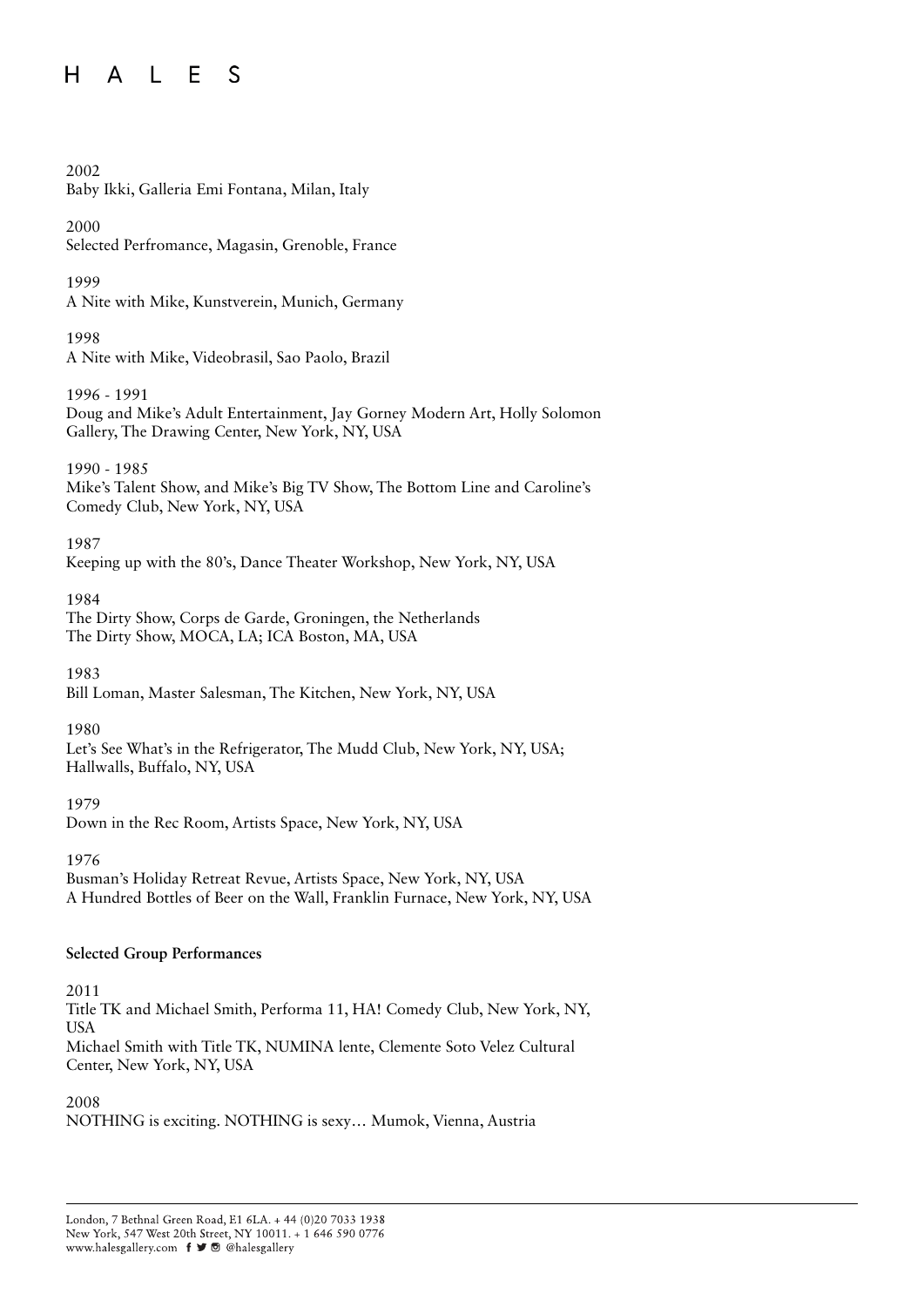# HALES

### 2007

The History of the Future: A Franklin Furnace View of Performance Art, Henry Street Settlement Playhouse, New York, NY, USA

### 1999

Were you there?, 'sHertobenbosch and Eindhoven, the Netherlands

### 1996

Show and Tell, Lauren Wittels, New York, NY, USA The Baseball Show, Curt Marcus Gallery, New York, NY, USA Late Night Puppetry: The Henson International Festival of Puppet Theater, P.S.122, New York, NY, USA

### 1995

Smells Like Vinyl, Roger Merians Gallery, New York, NY, USA Wheel of Fortune, Lombard Freid Fine Arts, New York, NY, USA Faculty work on paper, Yale University, New Haven, CT, USA

### 1994

The Winter of Love, P.S.1, Long Island City, NY, USA Heart of Darkness, Kröller-Müller Museum, Otterlo, the Netherlands Late Night Puppetry: The Henson International Festival of Puppet Theater, P.S.122, New York, NY, USA

### 1992

Henson International Puppet Festival, P.S. 122, Time Cafe, New York, NY, USA

1986

Perfo Performance Festival, Rotterdam, The Netherlands

### 1979

Chicago Artists Performance, Museum of Contemporary Art, Chicago, IL, USA 19 Performances, Four Evenings, Four Days, Whitney Museum, New York, NY, USA

### **Selected Solo Video Screenings**

### 2017

Social Surfaces: A Fundraising Exhibition, Artists Space, New York NY, USA

### 2010

A Voyage of Growth and Discovery, collaboration with Mike Kelley, Roy and Edna Disney/CalArts Theater, Los Angeles, CA, USA

### 2009

Michael Smith, in conjunction with Simon Denny, Deep Sea Vaudeo, Galerie Buchholz, Cologne, Germany New Museum, New York, NY, USA

### 2007

Portal Excursion, PS1 Contemporary Art Center, Long Island City, New York, NY, USA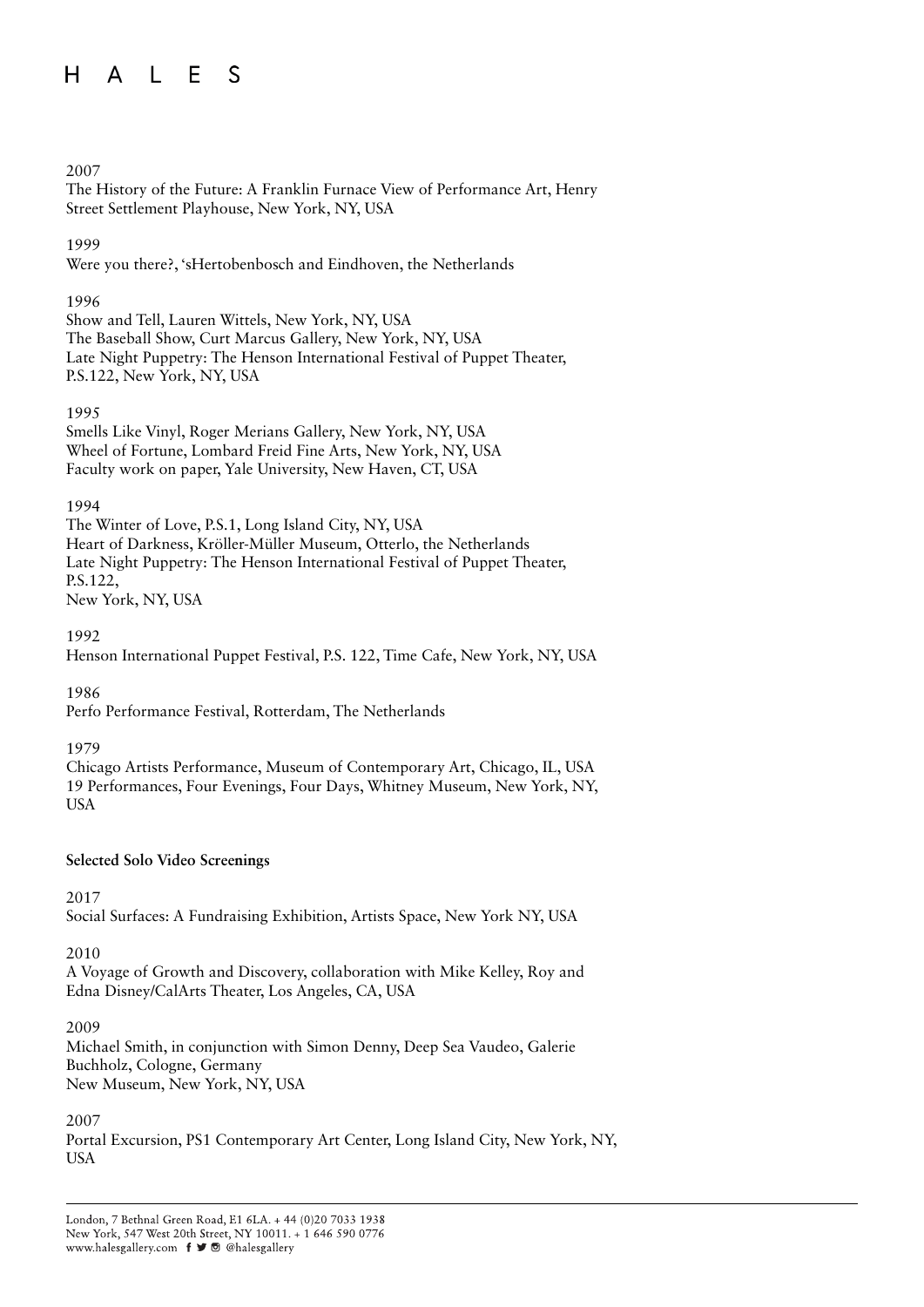Selected videos by Michael Smith, UN Plaza, Berlin, Germany Meet Mike, New York Underground Film Festival, New York, NY, USA

2006

Portal Excursion CAVS, Center for Advanced Visual Studies, MA, USA

2000

Video Survey, INOVA, Milwaukee, WI, USA

1994 Kunstlerhaus, Stuttgart, Germany Kunstwerke, Berlin, Germany

1986 International Cultural Center, Antwerp, Belgium

1985 High Museum of Art, Atlanta, GA, USA

1984 Leo Castelli Gallery, New York, NY, USA

1983 Museum of Modern Art, New York, NY, USA

1980 Western Front, Vancouver, Canada, USA Selected Group Video Screenings

2012

Mike Kelley: Video Tribute, presented by Electronic Arts Intermix and Dia Art Foundation, Dia Chelsea, New York, NY, USA For the Love of Mike: 24 Hours of Mike Kelley Videos, presented by Mike Kelley Foundation for the Arts, Farley Building, Los Angeles, CA, USA

2010

100 Years (version #2, ps1, nov 2009), P.S.1, Long Island City, New York, NY, USA; Julia Stoschek Foundation, Düsseldorf, Germany

2009

Futurist Life Redux, Performa 09 Commission, Anthology Film Archive, New York, NY, USA; San Francisco Museum of Modern Art, San Francisco, CA, USA

2007 Idiot Joy Showland: An Evening of Film and Video by Artists, IFC Center, New York, NY, USA 2005 Alter Egos, The Kitchen, New York, NY, USA

2000 World Wide Video Festival, Amsterdam, the Netherlands Impakt Video Festival, Utrecht, the Netherlands Videorama, Malmo, Sweden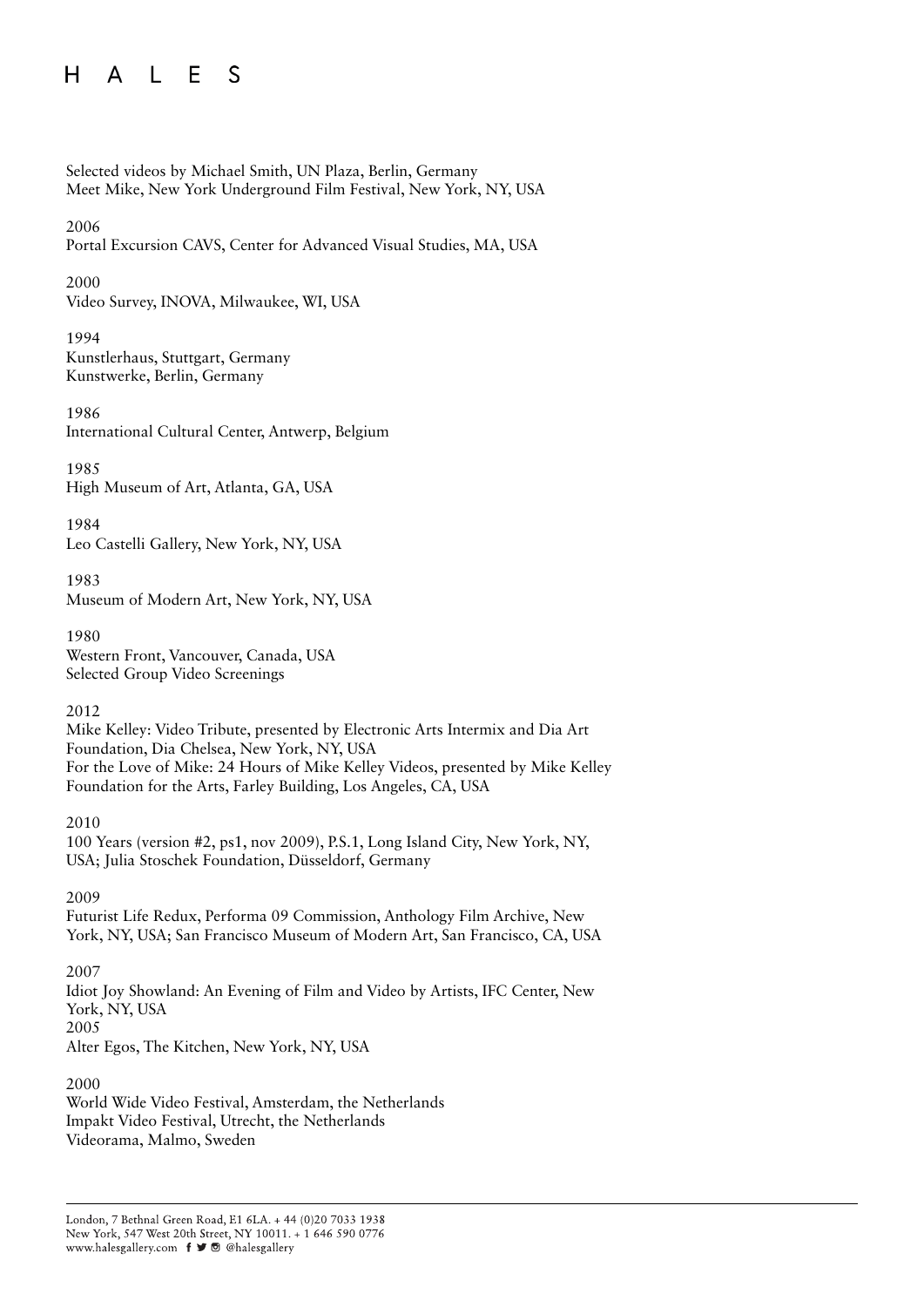1998 Videonale, Bonn, Germany

1994

Courage, New Museum, New York, NY, USA Men, Male, Masculinity, Exit Art, New York, NY, USA Public Figures, Herron Gallery of Art, Indianapolis, IN, USA

### 1993

Into the Lapses, Royal Danish Academy; Palais de Beaux Arts, Brussels; Friesenwall 120, Cologne, Germany

1992 Choice Encounters, Long Beach Museum of Art, Long Beach, CA, USA

1992 1301 Gallery, Santa Monica, CA, USA

### 1990

Image World, Whitney Museum, New York, NY, USA Video and Dreams, Museum of Modern Art, New York, NY, USA Video Drive-In, Central Park, New York, NY, USA

1989 Video Drive-In, IVAM, Valencia, Spain Videonale, Bonn, Germany

1987 Fake, New Museum, New York, NY, USA

Surveillance, LACE, Los Angeles, CA, USA

1986

World Wide Video Festival, The Hague; Salso Maggiori Festival, Italy

1986

San Francisco Video Festival; First Australian Video Festival; ICP, New York City, NY, USA; Dallas Museum, Dallas, TX, USA; Cleveland Museum, Cleveland, OH, **USA** 

### **Selected Television**

1992

World of Photography with William Wegman, WNET, PBS, New York, NY, USA

1990

World of Photography with William Wegman, and On Sundays, Tokyo, Japan Mike, TV Ontario, Canada

1989 Mike's Talent Show, CINEMAX Special

1986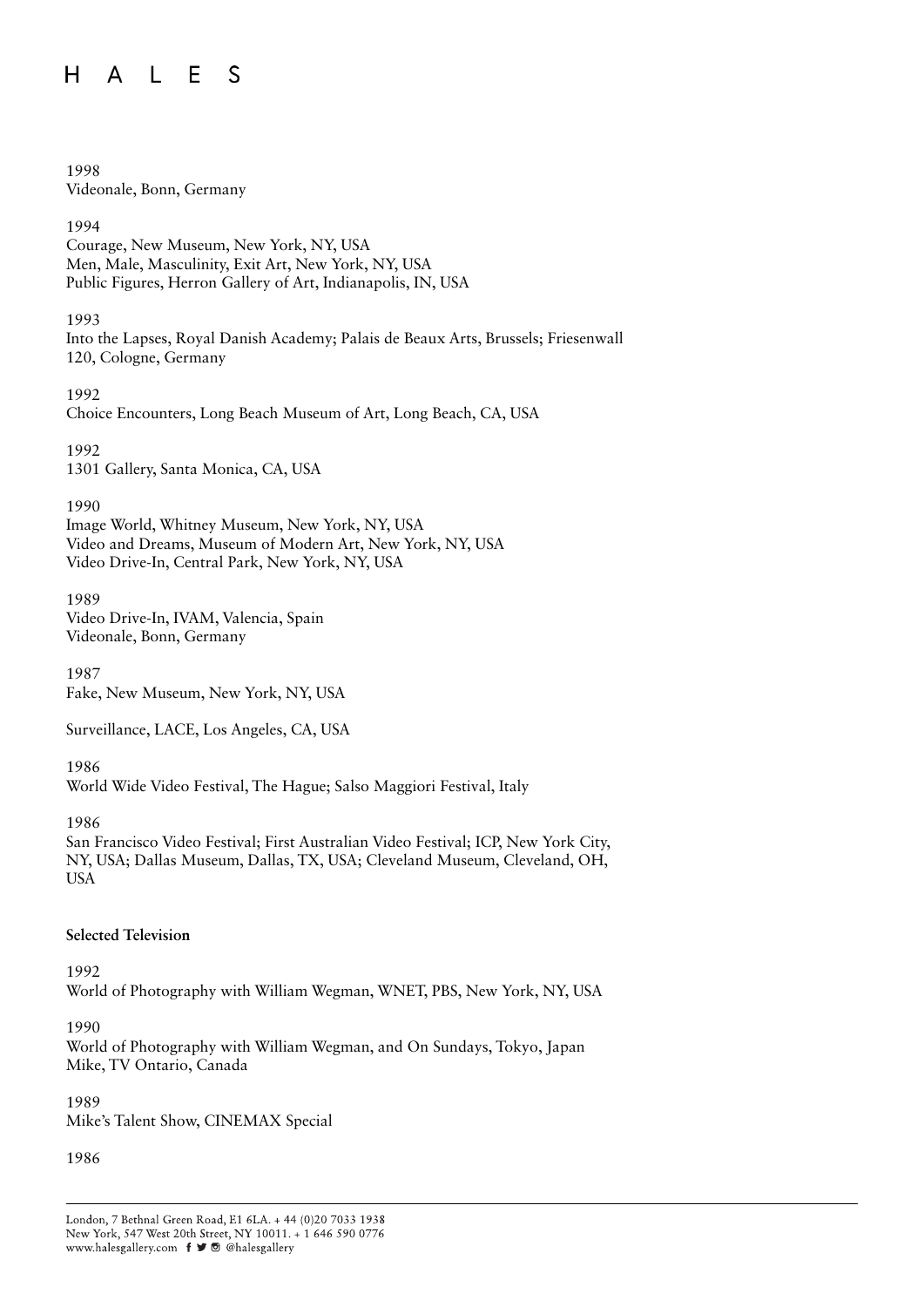World of Photography, PBS, Nationwide

### **Fellowships and Awards**

2012 Alpert Award in the Arts, CA, USA

2007 New York Foundation of the Arts Cross Disciplinary/Performative Work, New York, NY, USA

2006-2005 Fellow, Center for Advanced Visual Studies, Massachusetts Institute of Technology, Cambridge, MA, USA

2005-2002 University of Texas Research Grants, Austin, TX, USA

1998 Marie Walsh Sharpe Foundation Studio Program, New York, NY, USA

1996 Art Matters Fellowship, New York, NY, USA

1992, 1985 NEA Interarts Grants, Washington, WA, USA

1991, 1983, 1982, 1978 NEA Fellowships in New Genres, Washington, WA, USA

1991

New York Foundation for the Arts Fellowship, New York, NY, USA

1990 Art Matters, New York, NY, USA

1987 New York Foundation for the Arts Fellowship, New York, NY, USA

1985 John Simon Guggenheim Fellowship, New York, NY, USA

1985, 1983, 1982 NYSCA Video Production Grants, New York, NY, USA

1985, 1981 NEA Video Production Grants, Washington, WA, USA

### **Collections**

Blanton Museum of Art, The University of Texas at Austin, TX, USA Inhotim Museum, Brumadinho, Brazil